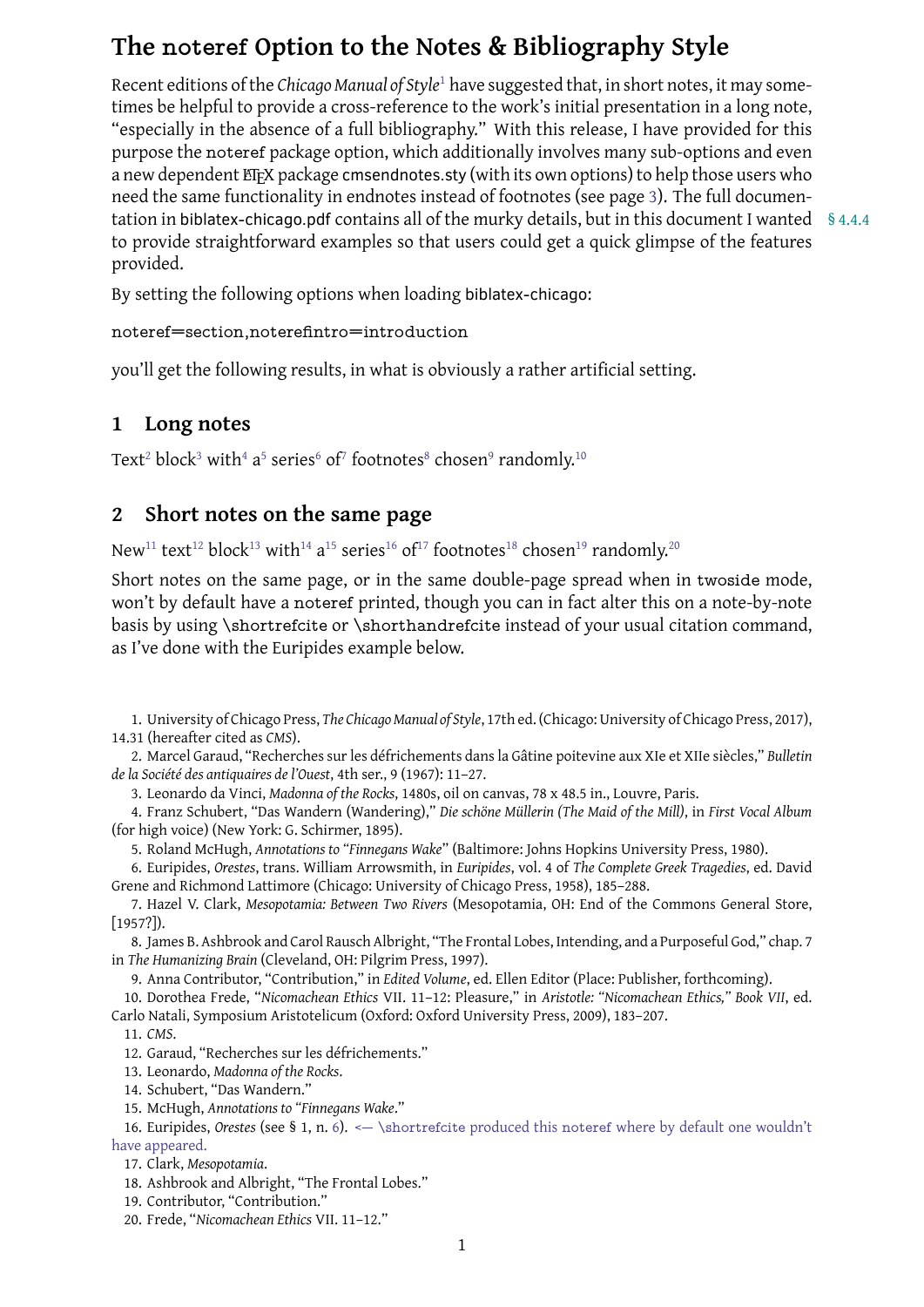New<sup>21</sup> text<sup>22</sup> block<sup>23</sup> with<sup>24</sup> a<sup>23</sup> series<sup>20</sup> of<sup>27</sup> footnotes<sup>26</sup> chosen<sup>29</sup> randomly.<sup>30</sup>

Here all of the short notes will, by default, have a noteref. The first note on this page refers §4.4.4, wha[t w](#page-1-0)oul[d](#page-1-1) appea[r](#page-1-2) with[ou](#page-1-3)t [fu](#page-1-4)rther [in](#page-1-5)te[rv](#page-1-6)ention. T[he](#page-1-7) interv[en](#page-1-8)tion I have [m](#page-1-9)ade is the option sections" back to a long note that occurred *before* section 1, technically therefore in section 0, which is noterefintro=introduction, which tells biblatex-chicago to print \bibstring{introduction} instead of \bibstring{section}. The problem of section numbers containing zero can be complicated, so once again the murky details are in biblatex-chicago.pdf.

s.v. "Zero

The main noteref option has six possible values, four of which are, I would guess, those most likely to prove useful: none (the default), page, chapter, and section, with subsection and part as additional possibilities. The names of the options correspond to the ETFX counter tracked by that option in addition to the note number itself, so that none produces a noteref that just provides the note number, while page provides page and note number, chapter gives chapter and note number, and so on. Here, with section being the top-level division in the article class, I've used that option.

You can suppress the appearance of a noteref by using the \shortcite\* or \shorthandcite\* commands, as I've shown with the Euripides citation below. You can also set the noterefinterval option to a number greater than zero if you want to make sure that a certain number of references have intervened before printing a noteref, even if the short note is on a new page. Because this mechanism tracks the instcount counter, which is incremented by more things than just new citations, you may have to experiment to find a value that suits your document.

# **4 A few extra subtleties**

Another $^{31}$  new $^{32}$  text $^{33}$  block $^{34}$  with $^{35}$  a $^{36}$  series $^{37}$  of $^{38}$  footnotes $^{39}$  chosen $^{40}$  randomly. $^{41}$ 

When a noteref for a particular source has already appeared on a page (or a double-page spread) then another won't be printed after subsequent citations of the same source that appear [on](#page-1-10) tha[t s](#page-1-11)am[e p](#page-1-12)age. [W](#page-1-13)ith t[he](#page-1-14) [se](#page-1-15)cond [Eu](#page-1-16)ri[pid](#page-1-17)es note b[el](#page-1-18)ow, the [n](#page-1-19)oteref *do[es](#page-1-20)* appear because it was suppressed after the first reference.

- 22. Garaud, "Recherches sur les défrichements" (see § 1, n. 2).
- 23. Leonardo, *Madonna of the Rocks* (see § 1, n. 3).
- 24. Schubert, "Das Wandern" (see § 1, n. 4).
- <span id="page-1-0"></span>25. [McH](#page-0-0)ugh, *Annotati[on](#page-0-0)s to "Finnegans Wake*" (see § 1, n. 5).
- <span id="page-1-1"></span>26. Euripides, *Orestes*. <— [\shortcite\\*](#page-0-1) suppressed the note[re](#page-0-1)f where by default one would have appeared.
- <span id="page-1-2"></span>27. Clark, *Mesopotamia* [\(see § 1, n.](#page-0-2) 7).
- <span id="page-1-3"></span>28. Ashbrook [and Albright,](#page-0-3) "The Frontal [L](#page-0-3)ob[es"](#page-0-2) (see § 1, n. 8).
- <span id="page-1-4"></span>29. Contributor, ["Contribution" \(see § 1, n.](#page-0-4) 9).
- <span id="page-1-6"></span><span id="page-1-5"></span>30. Frede, "*Ni[comache](#page-0-5)an Ethics* VII. 11–12" (see § 1, n. 10[\).](#page-0-4)

<span id="page-1-7"></span>31. Paulin[a Jackson to](#page-0-6) John Pepys [J](#page-0-6)unior, 3 October 1676, in *The Letters of Samuel Pepys and His Family Circle*, ed. Helen Truesdell Heath (Oxfor[d: Clarendon Press,](#page-0-7) 1955), no. 4[2.](#page-0-7)

<span id="page-1-8"></span>32. Billie Holida[y, vocalist, "I'm](#page-0-8) a Fool to [Wa](#page-0-8)nt You," by Joel Herron, Frank Sinatra, and Jack Wolf, recorded February 20[, 1958, with Ray Ellis, track 1 on](#page-0-9) *Lady in Satin*[, C](#page-0-9)olumbia CL 1157, 1960, 331/3 rpm.

- <span id="page-1-10"></span><span id="page-1-9"></span>33. Garaud, "Recherches sur les défrichements."
- 34. Leonardo, *Madonna of the Rocks*.
- <span id="page-1-11"></span>35. Schubert, "Das Wandern."
- 36. McHugh, *Annotations to "Finnegans Wake*."
- <span id="page-1-12"></span>37. Euripides, *Orestes* [\(see § 1, n.](#page-0-1) 6). <— The noteref does appear here, following its suppression above.
- <span id="page-1-13"></span>38. Clark, *Mes[opotamia](#page-0-2)*.
- <span id="page-1-14"></span>39. Ashbrook [and Albright,](#page-0-3) "The Frontal Lobes."
- <span id="page-1-15"></span>40. Contributor, ["Contribution."](#page-0-4)
- <span id="page-1-20"></span><span id="page-1-19"></span><span id="page-1-18"></span><span id="page-1-17"></span><span id="page-1-16"></span>41. Frede, "*Ni[comache](#page-0-5)an Ethics* V[II.](#page-0-5) 11–12."

<sup>21.</sup> *CMS* (see intro., n. 1).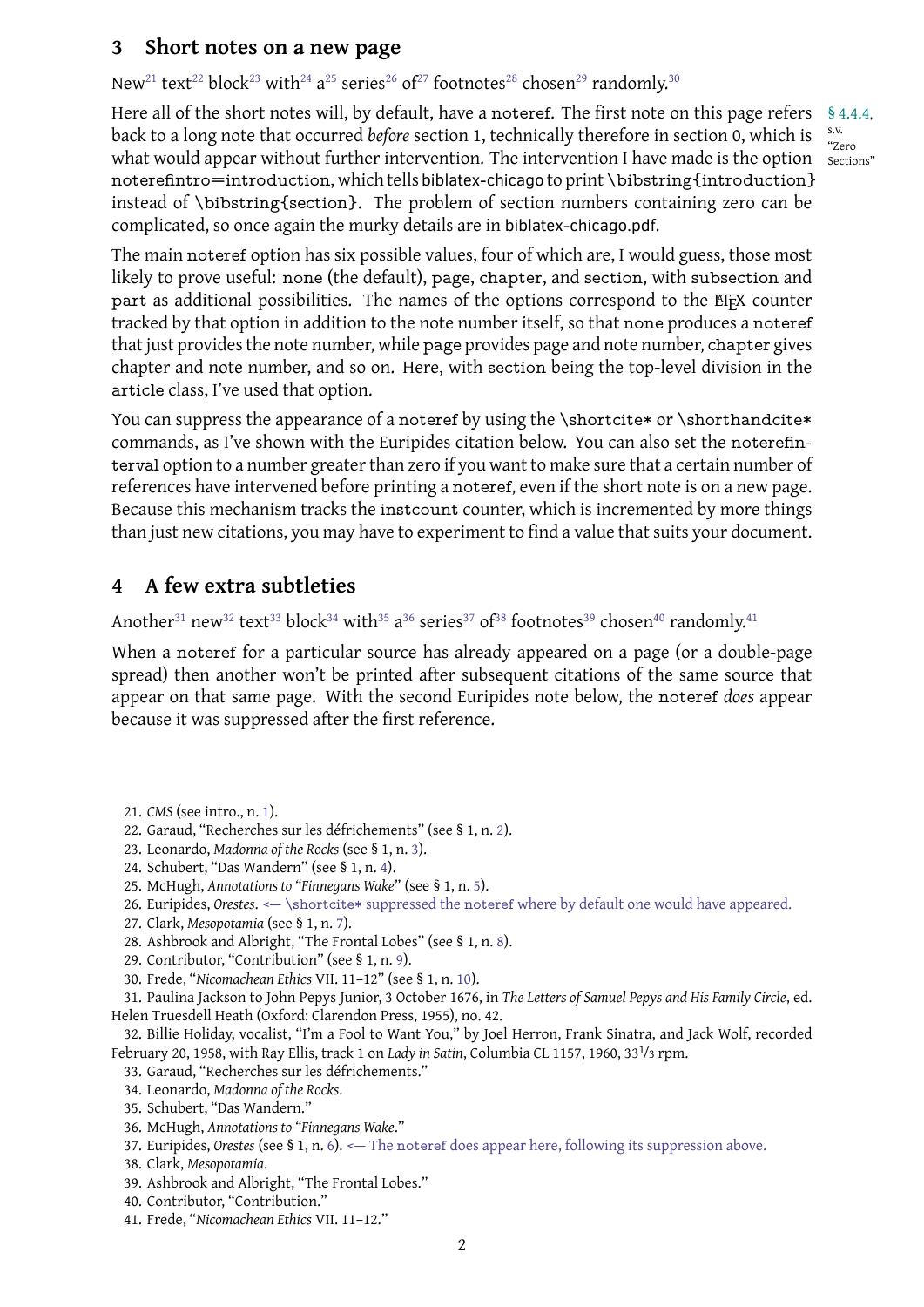Once again, after a page break, the noterefs appear after all of these short notes. Because the section number hasn't changed, however, the first two footnotes on the page, which refer back to [lon](#page-2-0)g f[oot](#page-2-1)not[es](#page-2-2) in th[e s](#page-2-3)ame [se](#page-2-4)[cti](#page-2-5)on, ha[ve](#page-2-6) [not](#page-2-7)erefs con[ta](#page-2-8)ining o[nl](#page-2-9)y the note [n](#page-2-10)umber. This more compact form is the default, but you can set fullnoterefs to true when loading biblatex-chicago to see the longer form everywhere.

# **5 Endnotes**

Things are slightly more complicated when you are using endnotes instead of footnotes, but §4.4.4, s.v. in standard cases it's still fairly straightforward. In this document I have added the line:

```
\usepackage[split=section]{cmsendnotes}
```
to the preamble *after*loading biblatex-chicago (with the options shown on page 1), then printed the endnotes below with cmsendnotes'

### \theendnotesbypart

command. As this shows you can, as usual with biblatex, mix foot- and endn[ote](#page-0-20)s in the same document, but if noterefs are going to appear in both sorts of note — surely this situation is highly unlikely — then you need to be careful that they refer back *only* to long references in the *same*sort of note. A noteref from an endnote to a long citation in a footnote will be inaccurate, so careful use of the \citereset command (as here) or perhaps of the biblatex citereset option should allow you to keep the two sorts of note distinct.

Text $^1$  block $^2$  with $^3$  a $^4$  series $^5$  of $^6$  endnotes $^7$  chosen $^8$  randomly. $^9$ 

# **6 More endnotes**

<span id="page-2-19"></span><span id="page-2-18"></span><span id="page-2-17"></span><span id="page-2-16"></span><span id="page-2-15"></span><span id="page-2-14"></span><span id="page-2-13"></span><span id="page-2-12"></span><span id="page-2-11"></span>Text $^{\rm 10}$  $^{\rm 10}$  $^{\rm 10}$  bloc[k](#page-3-1) $^{\rm 11}$  wi[th](#page-3-2) $^{\rm 12}$  $^{\rm 12}$  $^{\rm 12}$  a $^{\rm 13}$  se[ri](#page-3-4)es $^{\rm 14}$  $^{\rm 14}$  $^{\rm 14}$  of $^{\rm 15}$  end[no](#page-3-6)tes $^{\rm 16}$  c[ho](#page-3-7)sen $^{\rm 17}$  ran[d](#page-3-8)omly. $^{\rm 18}$ 

<span id="page-2-25"></span><span id="page-2-24"></span><span id="page-2-23"></span><span id="page-2-22"></span><span id="page-2-21"></span><span id="page-2-20"></span>When you peruse the endnotes on the next page, please remember that I've simulated a page change in between the two sections, thus allowing all the noterefs to appear as they do. The rule[s a](#page-3-9)bout [th](#page-3-10)em [ap](#page-3-11)p[ea](#page-3-12)ring([or](#page-3-13) n[ot](#page-3-14)) on the [sam](#page-3-15)e pag[e a](#page-3-16)s the lon[g r](#page-3-17)eference to which they point are the same as for footnotes, so long as you keep in mind that the pages under consideration here are those in the endnotes section itself, *not* in the main text. Also, in this case the standard \notesname command provides alternative text for the general header, but cmsendnotes.sty organizes the subheaders and facilitates the noterefs, all without further intervention from you beyond the single option already given to that package.

I hope that this short demonstration is enough to get you started using the noteref functionality. I admit that the processing time for documents using it is somewhat increased, so if you have a long document it may require some extra patience. If something doesn't work properly for you, and the main documentation doesn't clear up the issue, please let me know.

42. Jackson to John Pepys Junior (see n. 31). <— The form of this noteref and the next indicates that the short notes are in the same section as the long notes to which they refer. Set fullnoterefs=true to get the long form everywhere.

- 43. Holiday, "I'm a Fool to Want You" (see n. 32).
- <span id="page-2-0"></span>44. Garaud, ["Recherches sur les d](#page-1-10)éfrich[em](#page-1-10)ents" (see § 1, n. 2).
- 45. Leonardo, *Madonna of the Rocks* (see § 1, n. 3).
- 46. Schubert, "Das Wandern" (see § 1, n. 4).
- <span id="page-2-1"></span>47. McHugh, *[Annotations to "Finnegan](#page-1-11)s Wake*" [\(se](#page-1-11)e § 1, n. 5).
- <span id="page-2-2"></span>48. Euripides, *Orestes* [\(see § 1, n.](#page-0-1) 6).
- <span id="page-2-3"></span>49. Clark, *Mesopotamia* [\(see § 1, n.](#page-0-2) 7).
- <span id="page-2-4"></span>50. Ashbrook [and Albright,](#page-0-3) "The Frontal [L](#page-0-3)ob[es"](#page-0-2) (see § 1, n. 8).
- <span id="page-2-5"></span>51. Contributor, ["Contribution" \(see § 1, n.](#page-0-4) 9).
- <span id="page-2-10"></span><span id="page-2-9"></span><span id="page-2-8"></span><span id="page-2-7"></span><span id="page-2-6"></span>52. Frede, "*Ni[comache](#page-0-5)an Ethics* V[II.](#page-0-5) 11–12" (see § 1, n. 10[\).](#page-0-4)

"Endnotes"